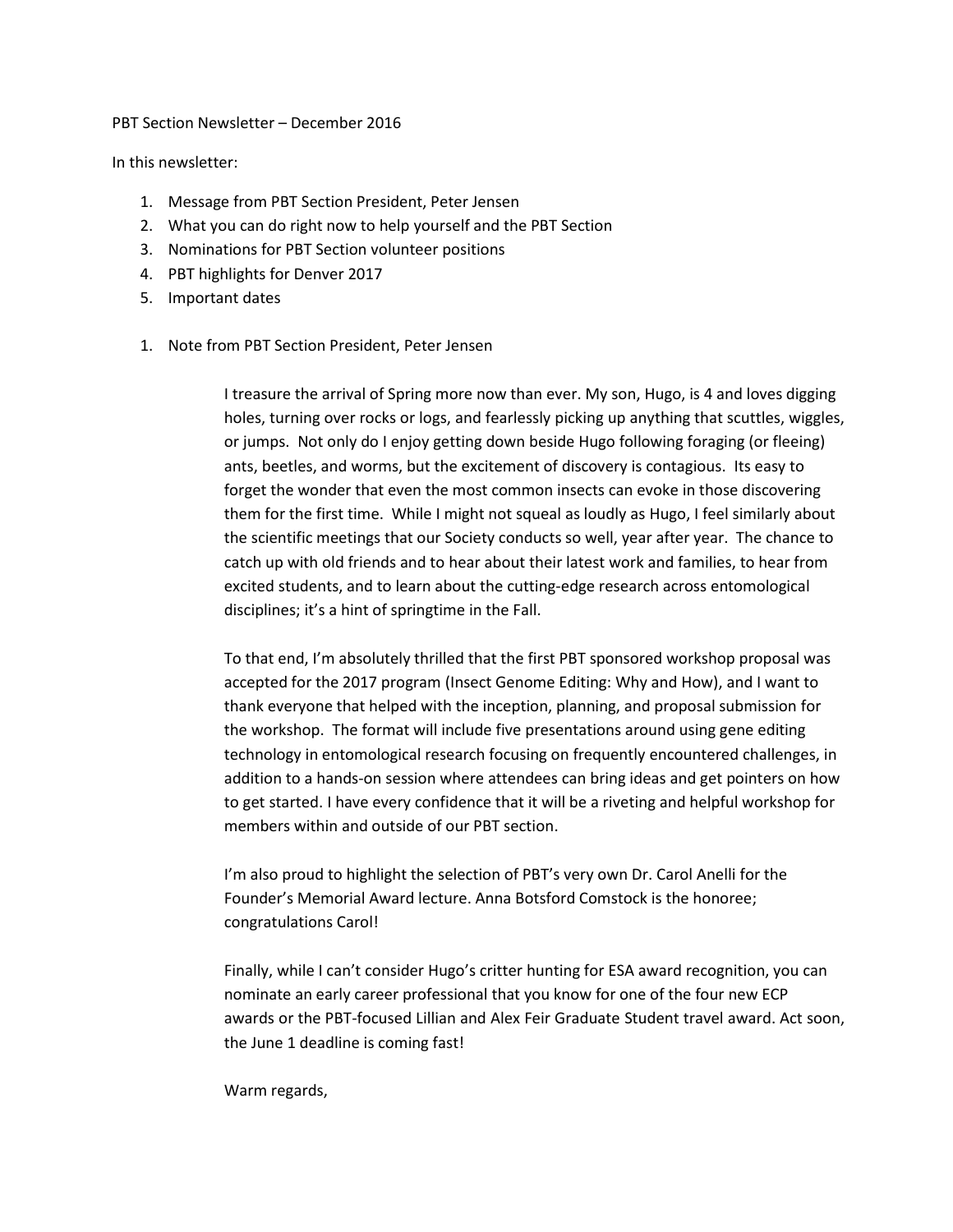Peter

- 2. What can you do right now to help yourself and your Section?
	- i. Read PBT Section meeting notes and reports to ESA Governing Board available on th[e PBT Section Homepage.](http://www.entsoc.org/governance/other/sections/pbt)
	- ii. Review volunteer list and position descriptions and consider nominating yourself or someone skilled for a volunteer position ahead of the Denver 2017 meeting. [Please let us know if you're inte](http://www.entsoc.org/pbt/contact-pbt-section-leaders)rested.
	- iii. [Suggest](http://www.entsoc.org/pbt/contact-pbt-section-leaders) a new idea for a PBT initiative.
	- iv. PBT Section is need of volunteers for Entomology 2017. If you are interested in serving as a moderator or judge for the student competition, [please let us know](http://www.entsoc.org/pbt/contact-pbt-section-leaders)  [by June 15](http://www.entsoc.org/pbt/contact-pbt-section-leaders) as the Program Committee will be meeting in late June to develop the Annual Meeting program schedule.
- 3. Nominations for volunteer positions
	- a. Nominations are due to ESA HQ from PBT by May  $31<sup>st</sup>$  for several positions. The following nominations are planned from PBT based on discussion at the ICE PBT Business meeting and subsequent PBT governing council meetings.
		- i. PBT Section Vice-President Elect Kun Yan Zhu
		- ii. PBT Section Treasurer Richard Mankin is willing to serve another term unless there is other interest expressed.
		- iii. PBT Section Representative to the ESA Governing Board Marianne Alleyne
	- b. Congratulations to Clare Rittschof for her recent nomination as PBT representative to the ESA science policy committee through 2018. Dr. Rittschof is a current ESA science policy fellow and we are excited about having her voice representing the PBT Section.
- 4. Denver 2017 Updates
	- a. As I mentioned above, the PBT sponsored workshop proposal "Insect Genome Editing: Why and How" was selected for the program. Congratulations to David O'Brochta, Marce Lorenzen, and Jenn Brisson for their leadership and efforts on this proposal. Everybody start thinking about crispy research plans and questions!
	- b. PBT was involved along with the other ESA Sections in pulling together in a successful program symposium proposal "Grand Challenges: Tackling Invasive Species and Communication Strategies". I'm looking forward to exciting presentations from Kirstin Pelz-Stilinsky and Omar Akbari nominated from PBT for this symposium.
	- c. PBT had a very healthy number of high quality Section symposium proposals and the Program Committee selected 12 for the program. Thank you for your commitment to high quality and congratulations to those with accepted proposals. Section symposia are listed on the ESA website [here.](http://www.entsoc.org/entomology-2017-symposia-and-sessions#Section)
- 5. Upcoming dates (**ESA calendar link**)